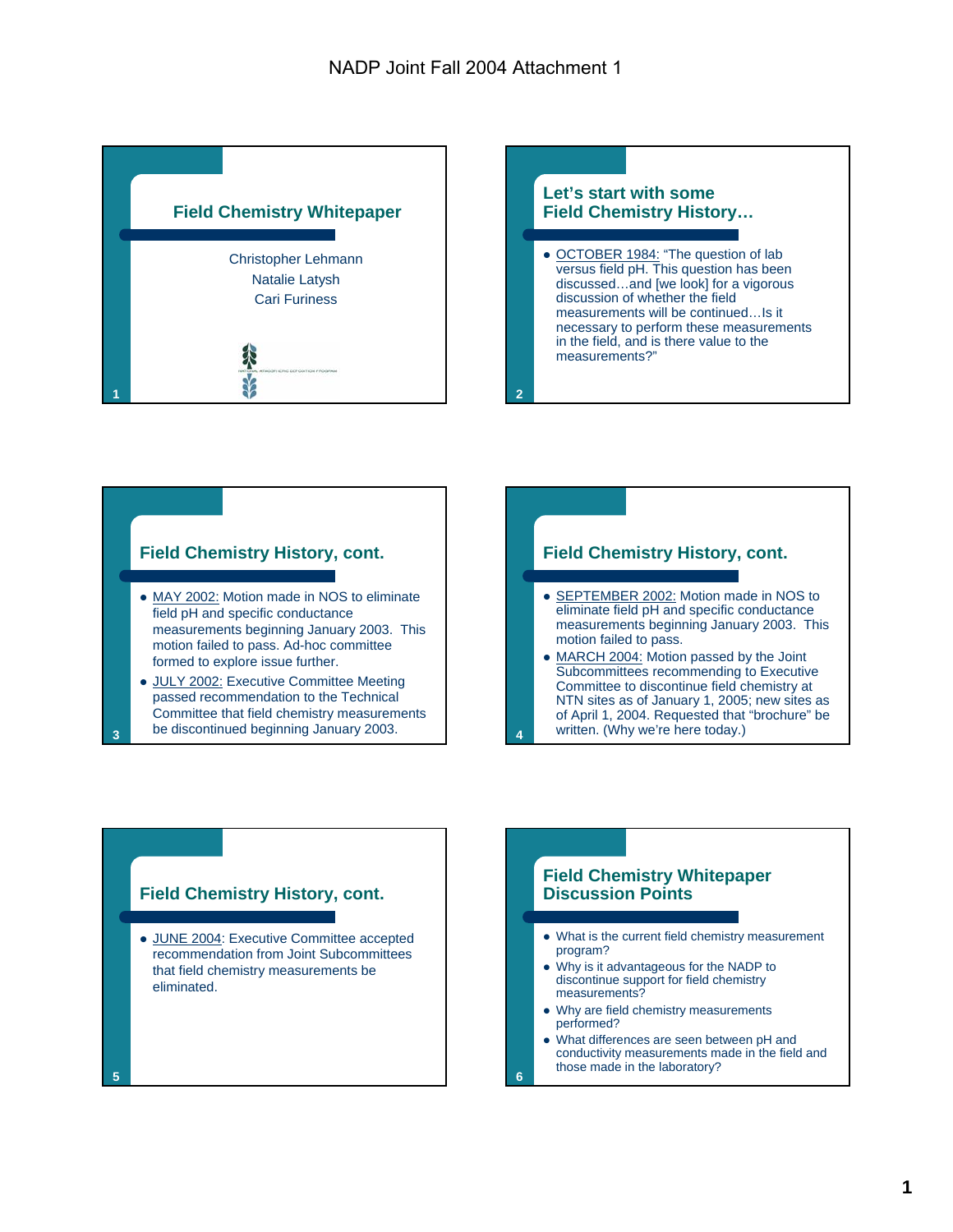









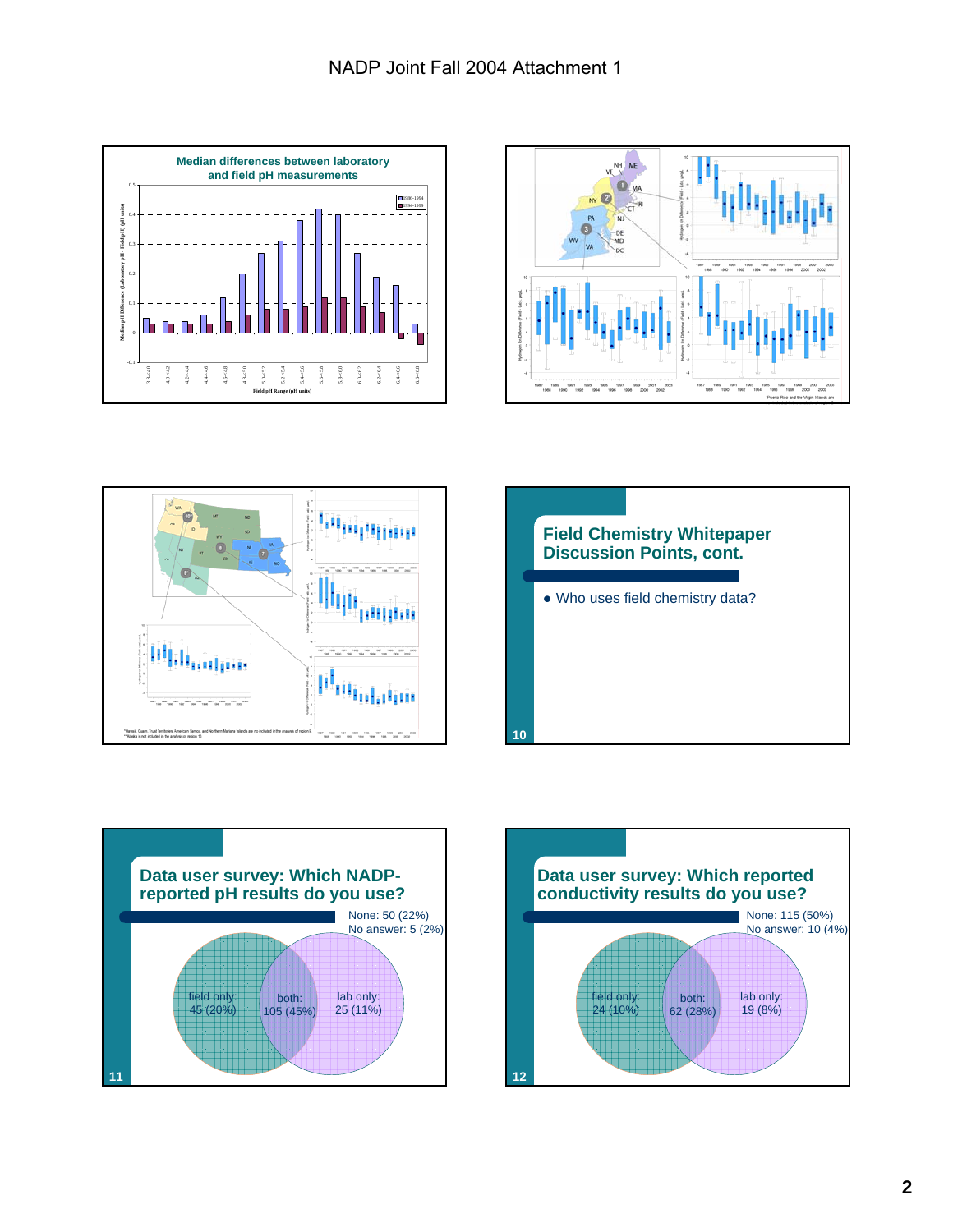#### **Field Chemistry Whitepaper Discussion Points, cont.**

- Who uses field chemistry data?
- Were other options considered?
- What are the scientific benefits of discontinuing field chemistry measurements?
- Will field chemistry measurements be discontinued completely?
- What are the implications for NADP/NTN site operators?
- How will this affect the data products developed by<br>NADP? NADP? **14**



# **Field Chemistry Measurement Program: CAL Support**

- CAL supplies sites with pH probes, calibration solutions, check samples, training, and instruction manuals as part of general site support
- Sites must provide pH meter, conductivity meter, conductivity cell, and deionized water
- Sites requested to perform weekly field chemistry measurements, but refusal will not generally exclude them from the network
- 8 sites do not currently perform field chemistry measurements

#### **Field Chemistry Measurement Program: External QA** • USGS supplies sites with verification samples to assess site measurement performance – Sites report measured pH & conductivity values – >90% of sites met pH & conductivity targets in 2001 – USGS contacts sites that do not meet targets for

- follow up • Site Systems & Performance Surveys assess
- equipment performance and operator technique

# **Field Chemistry Measurement**

- **Program: Estimated Costs**
- Cost to CAL to provide sites with probes and supplies:  $\approx$ \$2.00 – 3.00 per site-wk
- $\bullet$  Cost to sites to provide equipment:  $\sim$ \$2.50 -3.50 per site-wk
- Site labor to perform field chemistry measurements: ~\$5.00 - 15.00 per site-wk
- Cost for USGS intercomparison studies: ~\$1.25 – 2.00 per site-wk

**17**

**13**

**15**

# **Lab vs. Field Chemistry Measurements**

- Paper in press by Latysh and Gordon (Water, Air & Soil Pollution) compared differences in lab and field chemistry at 135 sites from 1986- 1999
- $\bullet$  1994 protocol change O ring problem
- Differences highly correlated with pH, much smaller differences since 1994

**18**

**16**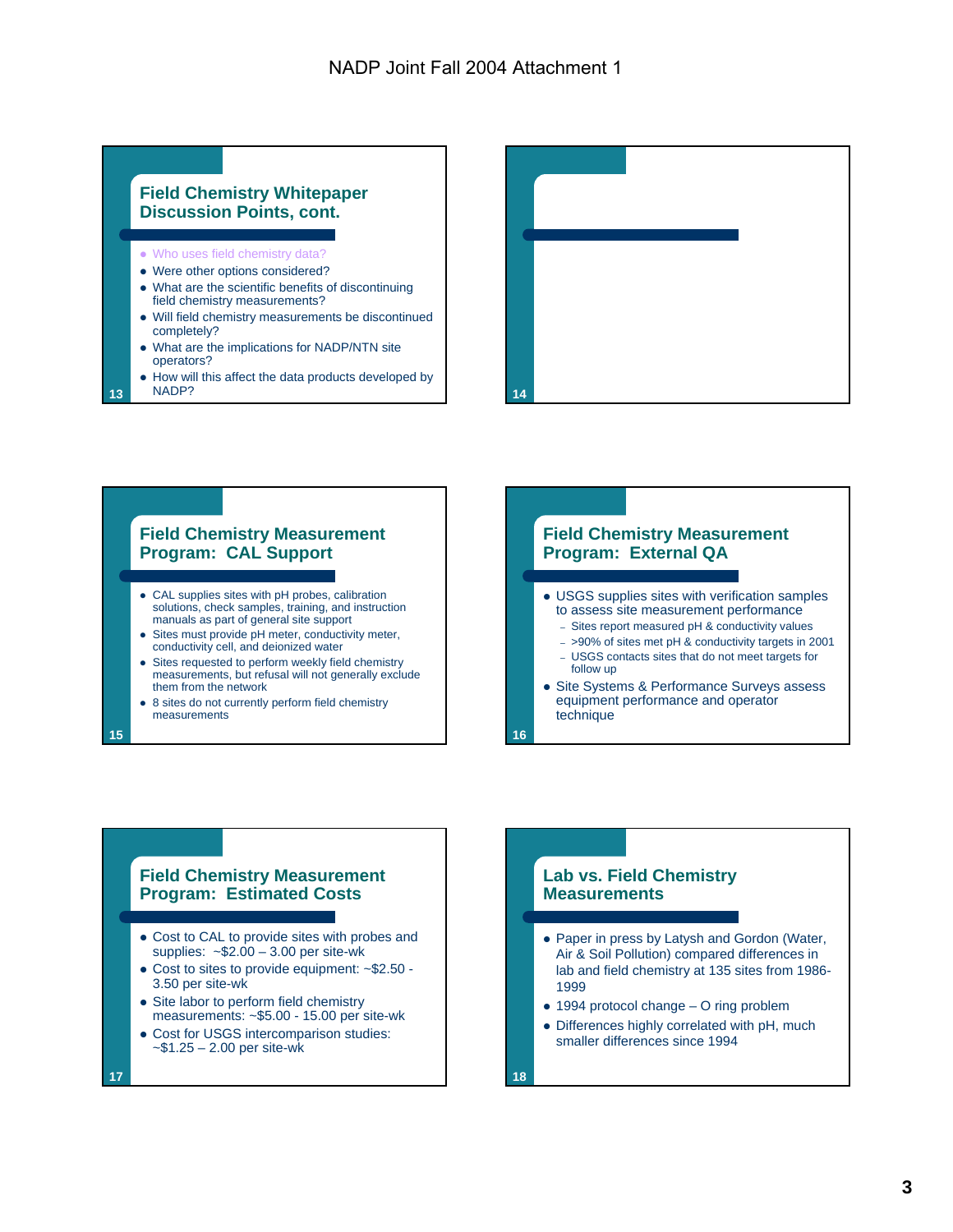

- Survey sent to 2000+ registered NADP data users June 21, 2002
	- Invitation to take survey E-mailed to users
	- Web site: http://nadp.sws.uiuc.edu/survey/
	- Survey covered use of various NADP data, including field chemistry
- 230 survey responses received as of August 21, 2002
	- http://nadp.sws.uiuc.edu/survey/results.asp

**19**









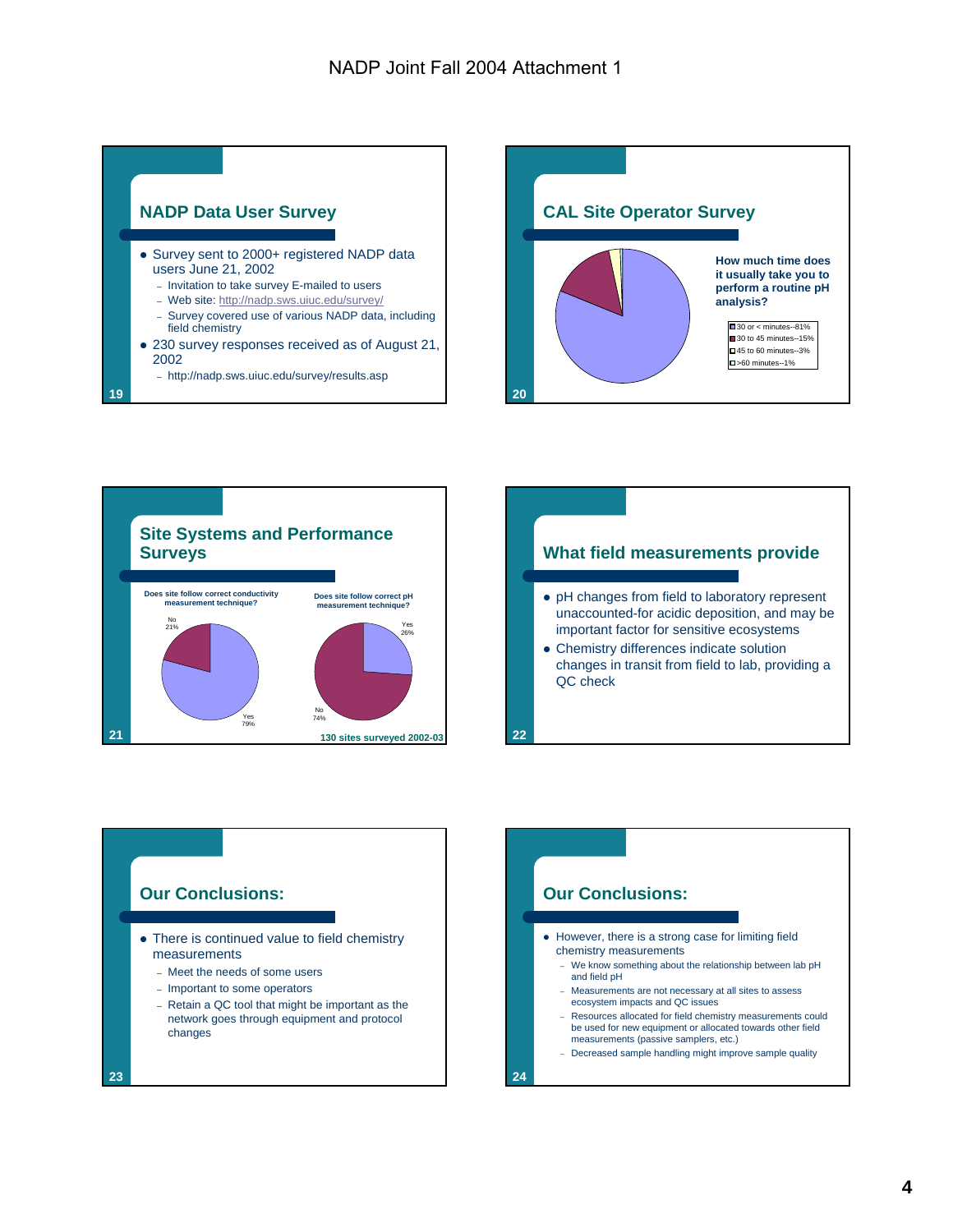









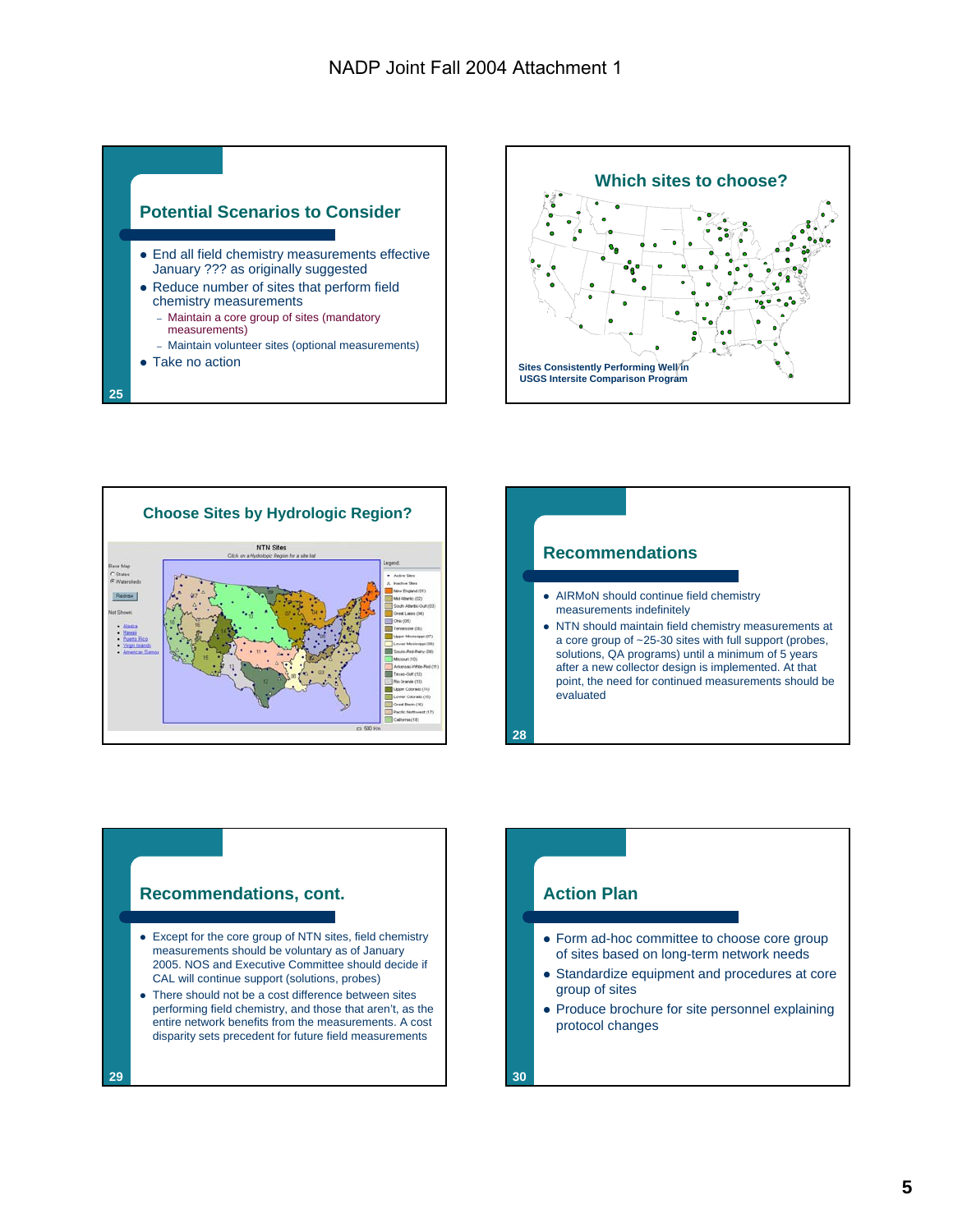







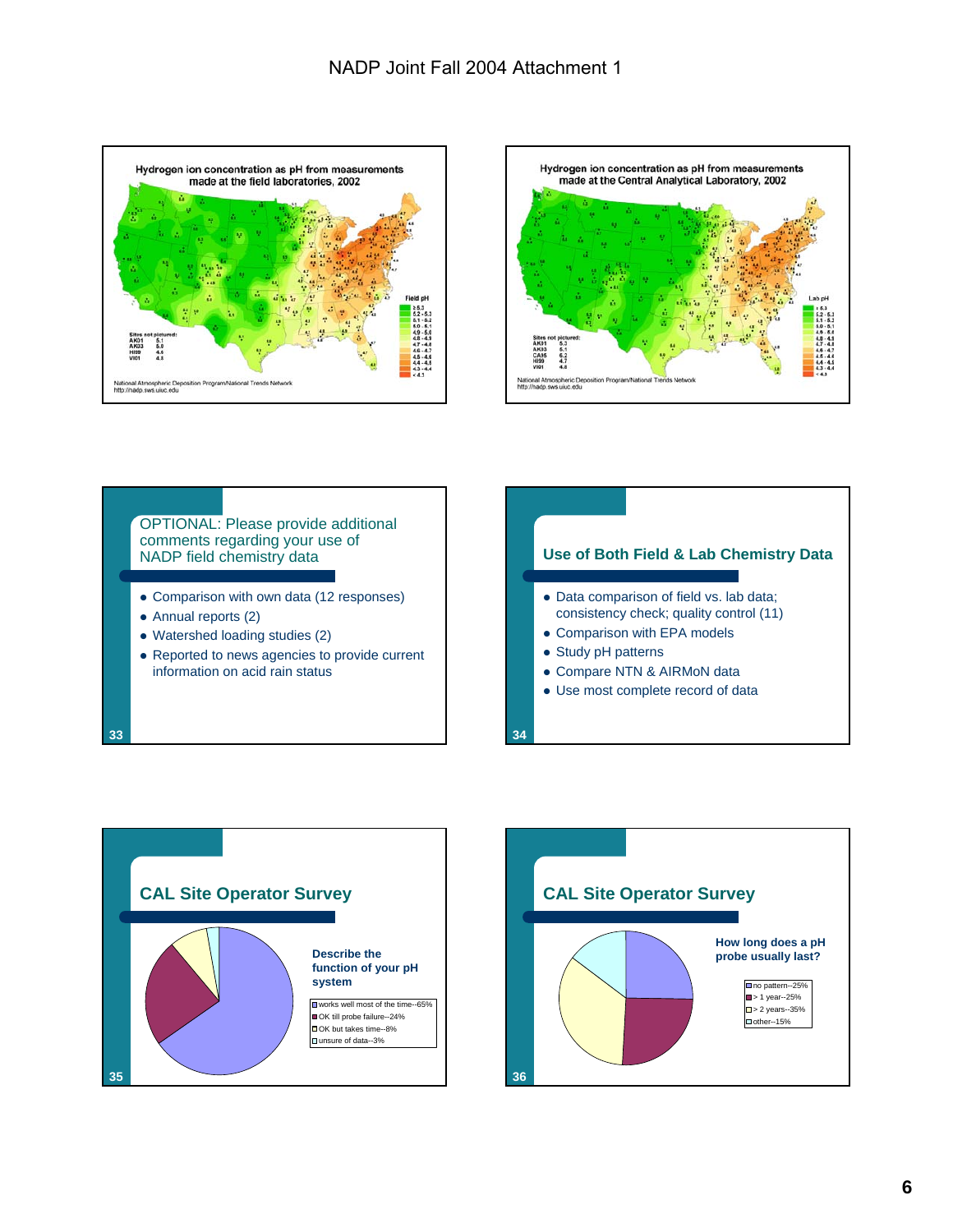

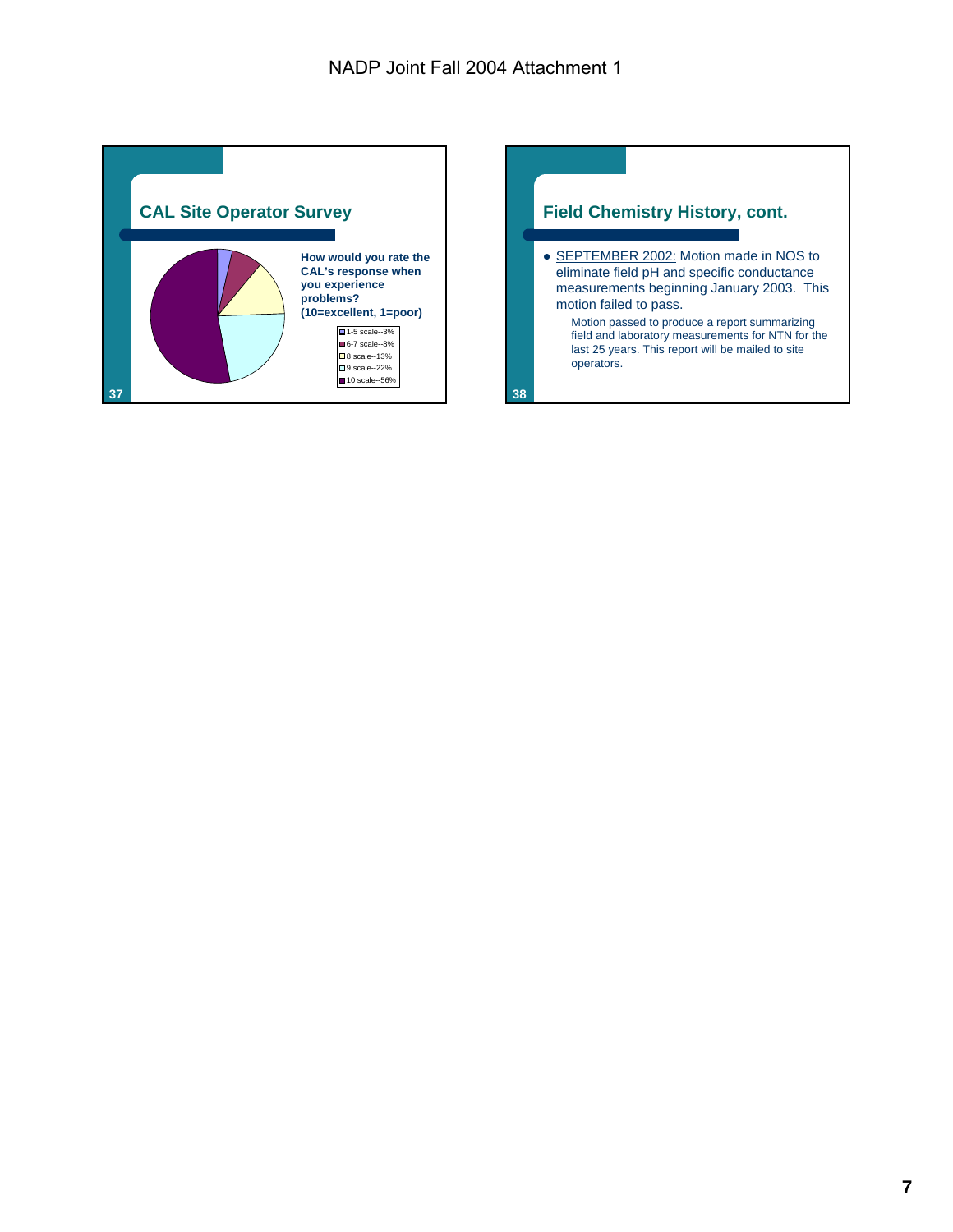

|          | Table of wet and dry Hg deposition values<br>from Seigneur et al., 2000 |                        |  |
|----------|-------------------------------------------------------------------------|------------------------|--|
| Location | Wet Ha<br>$uq/m^2/yr$                                                   | Dry Hg<br>$uq/m^2/yr$  |  |
| S.W. PA  | $15 - 20$                                                               | 20-30<br>(RGM sources) |  |
| N. MA    | $20 - 30$                                                               | 30-66<br>(RGM sources) |  |
| N. MN    | $5 - 10$                                                                | $2 - 5$                |  |
| S. ME    | $10 - 15$                                                               | $5 - 10$               |  |
| S. FL    | $10 - 15$                                                               | $10 - 15$              |  |
|          |                                                                         |                        |  |



#### Mercury Dry Deposition Methods

#### ¾ Litterfall

**EUSGS** 

图

- ¾ Direct Approach Surrogate Surface
- ¾ Indirect Approach Measure Hg species concentration and meteorological variables, then calculate flux
- ¾ Measure Gradients Modified Bowen-Ratio or Relaxed Eddy Accumulation



- 
- ¾ Add interested MDN sites to complement wet deposition
- Measure Atm. Hg species using manual method apply CASTNet approach
- ¾ Co-locate at MDN and CASTNet sites
- $\triangleright$  Pilot Program starting in Indiana
- ¾ Continue to support Hg Dry deposition research at super sites, intensives and lab experiments

**NUSGS** 

Indiana Mercury Dry Deposition Study Martin Risch - USGS and Indiana DEP (2003-2004) ¾ Detailed SOPs exist for sampling  $\triangleright$  Stringent QA plan and QA studies completed  $\blacktriangleright$  Infrastructure and equipment is fully developed  $\triangleright$  Lab analysis is fully developed with SOPs under review ¾ Program cost are known 图 **EUSGS** 

图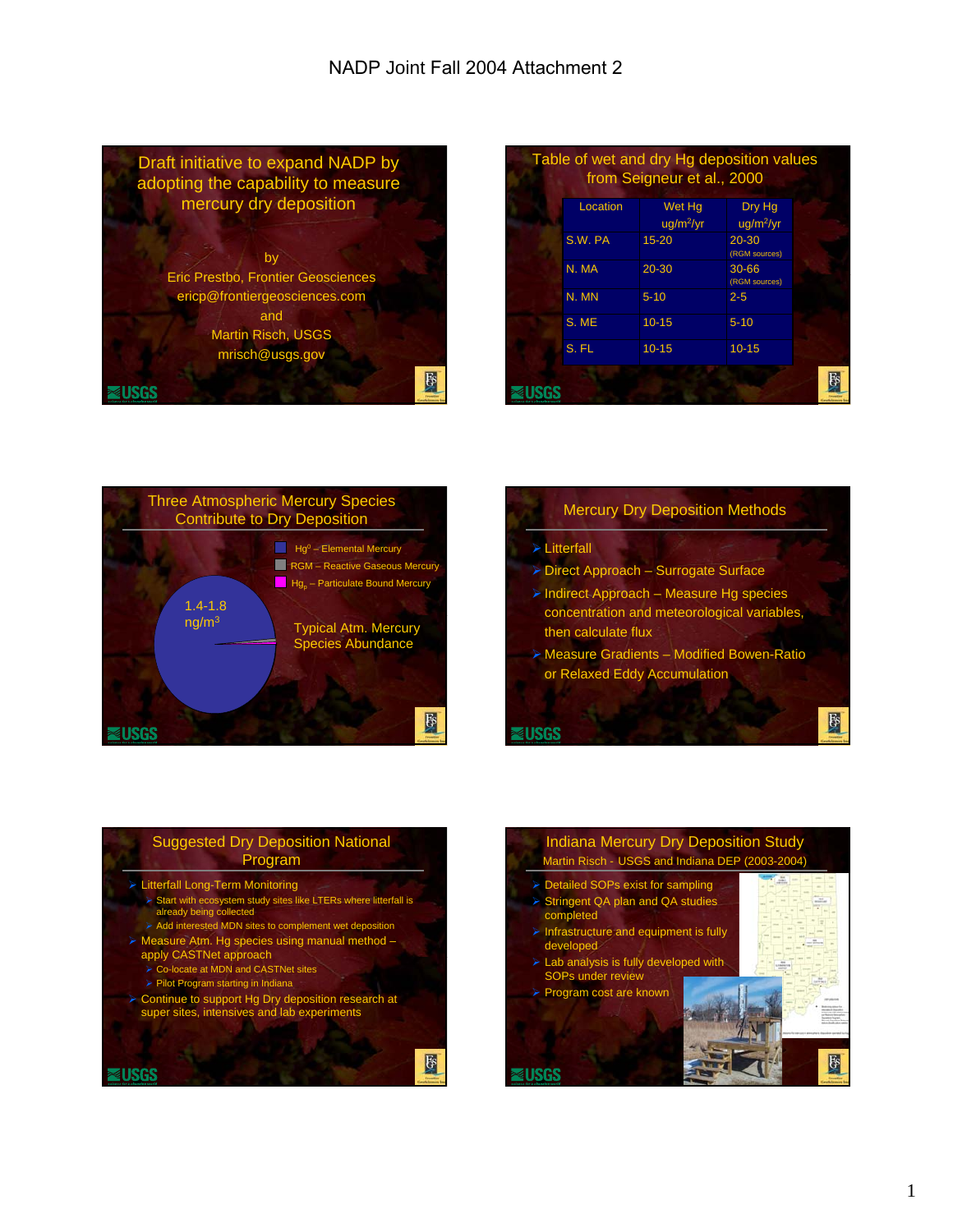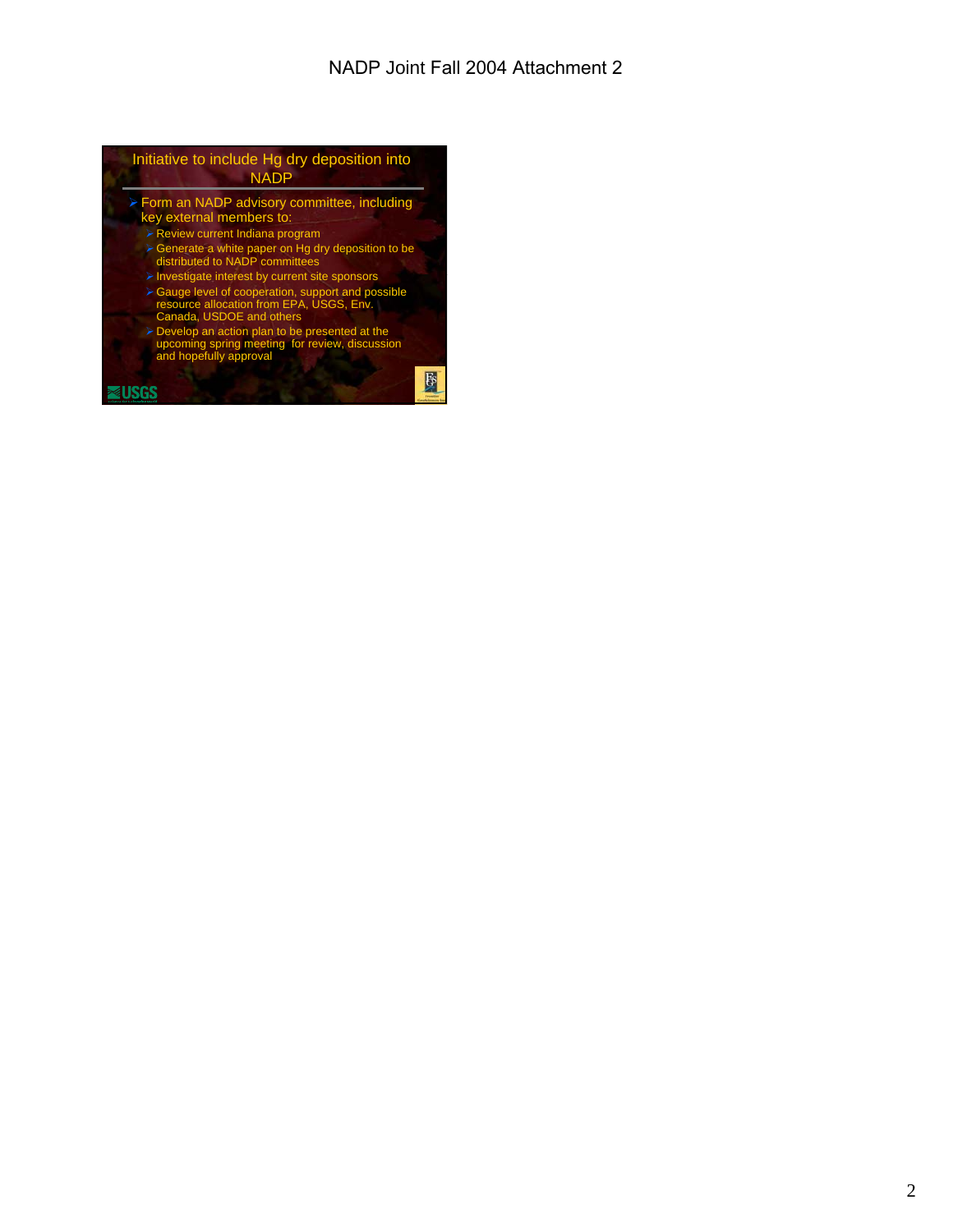









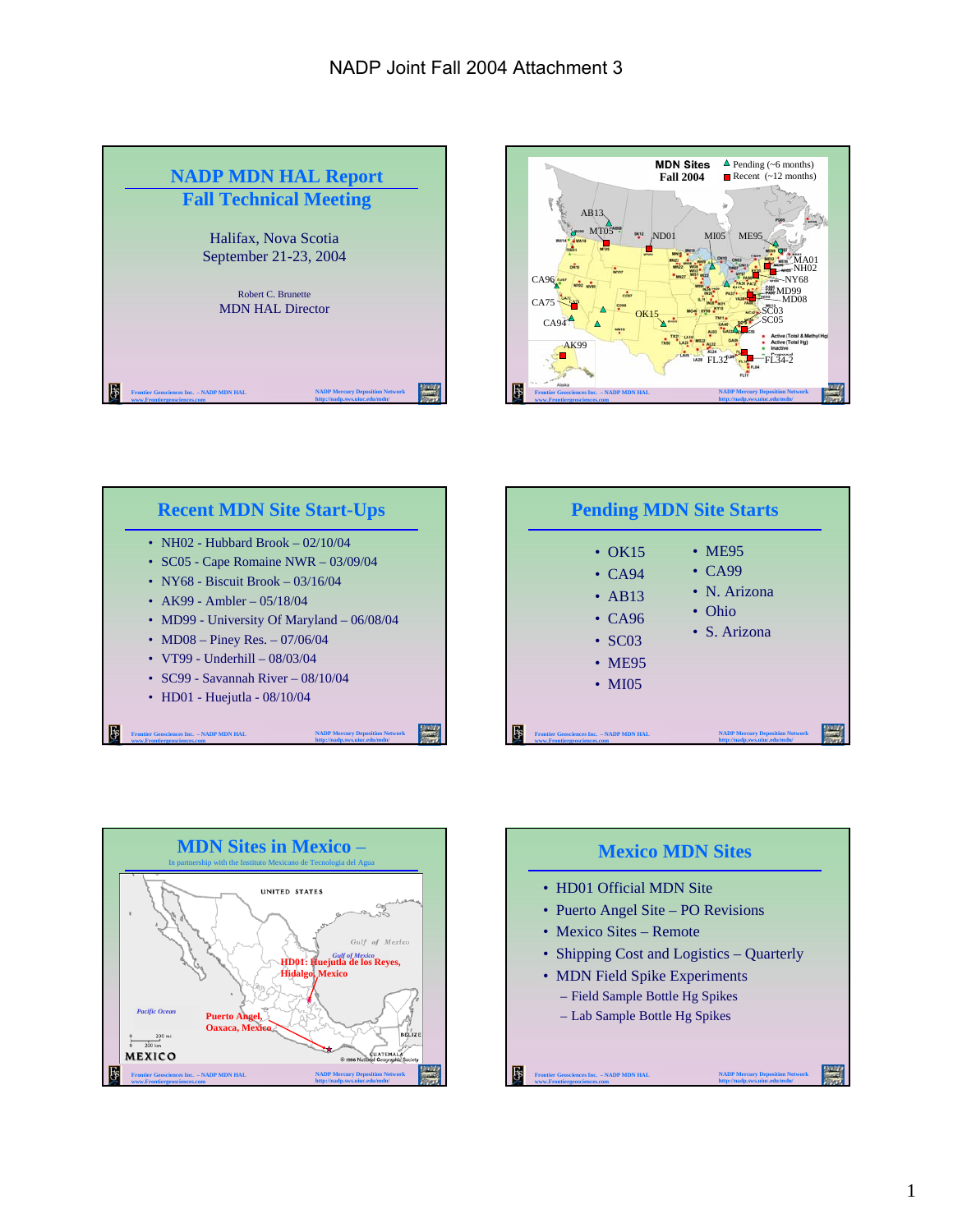# **HAL Capacity And Preparation For Network Growth**

- HAL Total Hg Wet Dep MDN Samples To Date: ~ 24,000
- HAL Methyl Hg Wet Dep MDN Samples To Date: ~ 4,500
- Currently 6.0 FTE Dedicated MDN HAL
- 2 Additional FTE MDN Dedicated Staff Expected Feb 04
- 5 Additional Frontier Staff Trained In Support Positions
- Purchase Equipment To Support 10 New Sites Winter 04

**NADP Mercury Deposition Network http://nadp.sws.uiuc.edu/mdn/**

**Frontier Geosciences Inc. – NADP MDN HAL www.Frontiergeosciences.com**









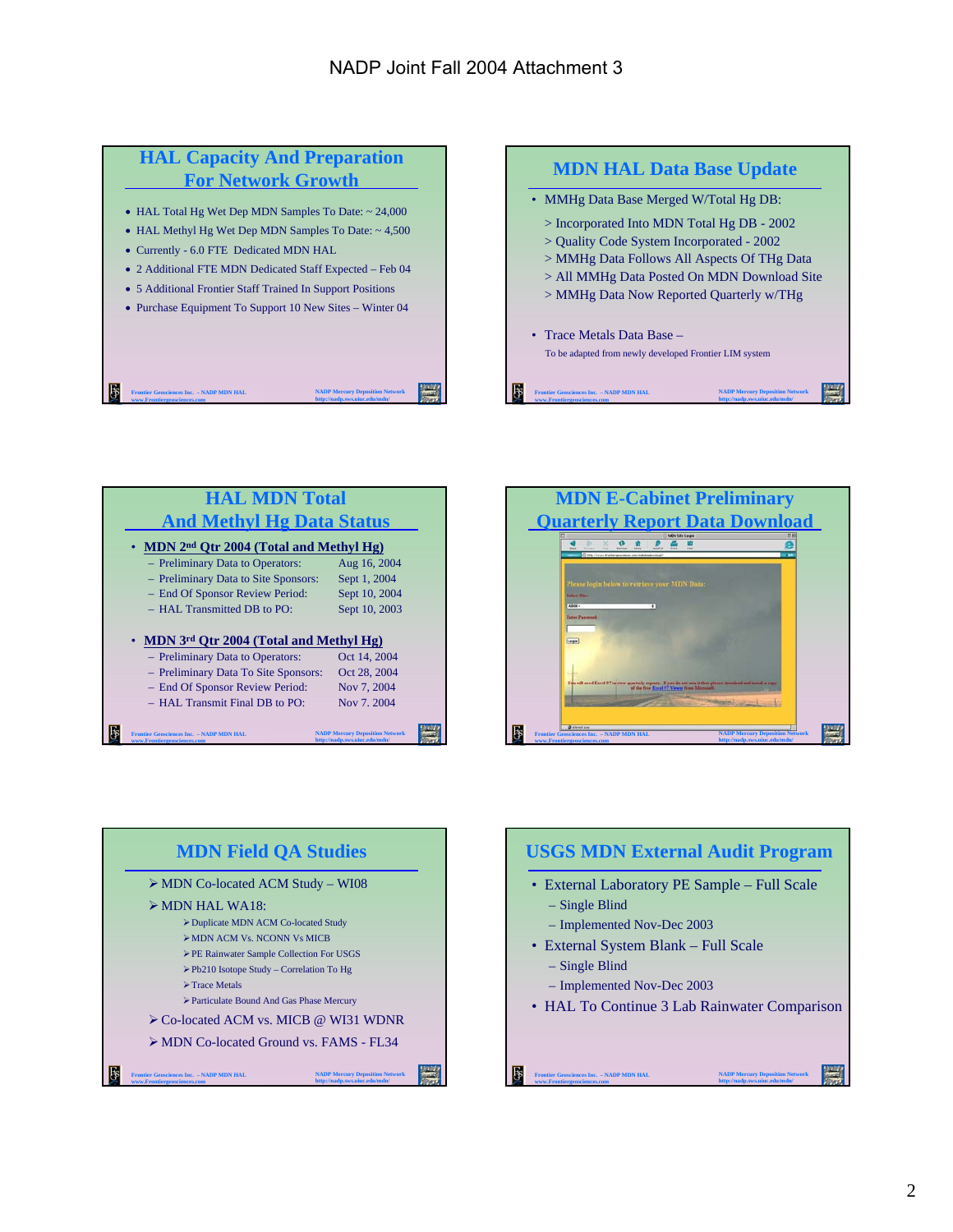









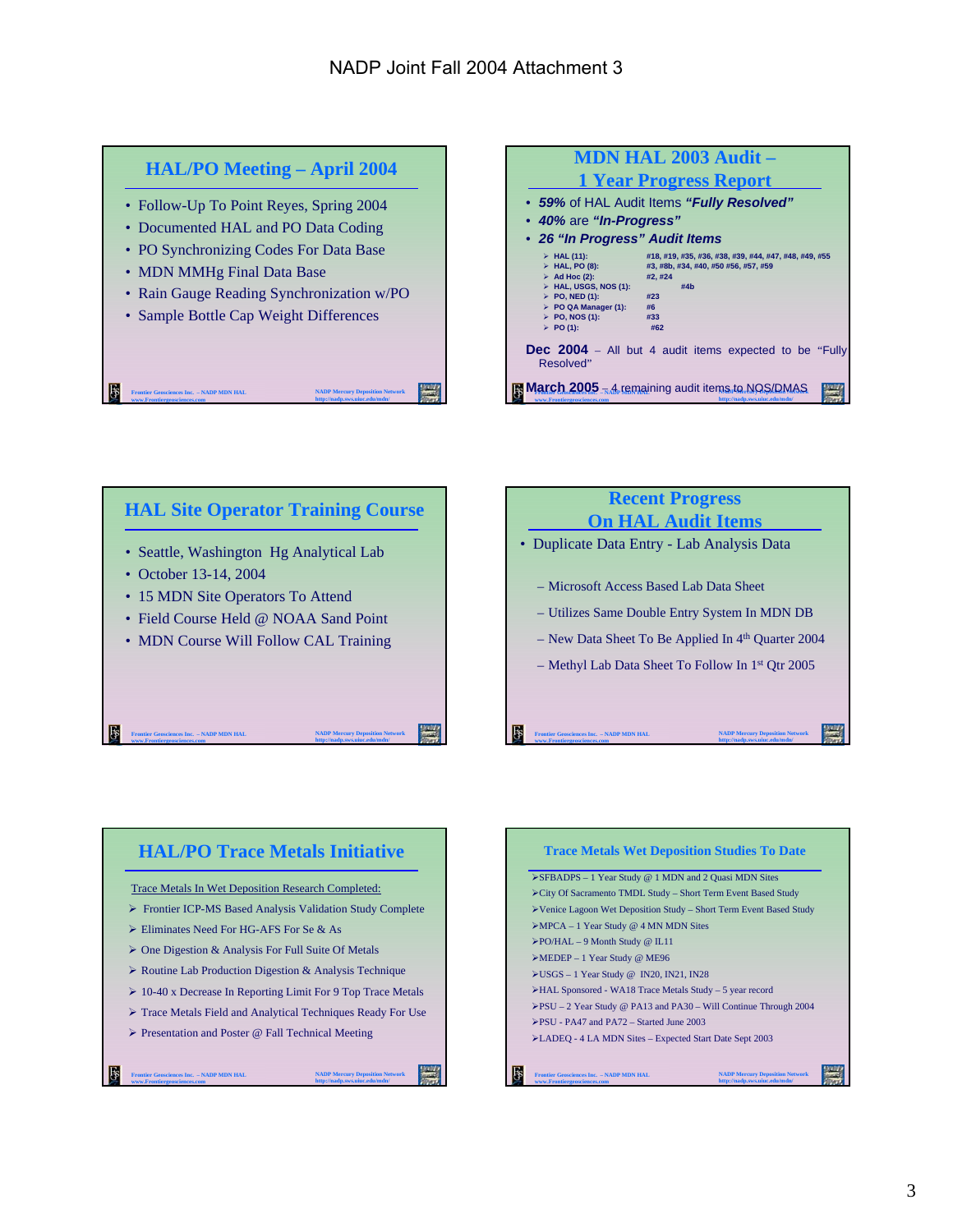

#### **Upcoming MDN Publications**

- MDN Total Hg Overview 1996-2003
- MDN MMHg Paper 8 year record of data

**NADP Mercury Deposition Network http://nadp.sws.uiuc.edu/mdn/**

• MDN Trace Metals Paper – 4 year study

**Frontier Geosciences Inc. – NADP MDN HAL www.Frontiergeosciences.com**

下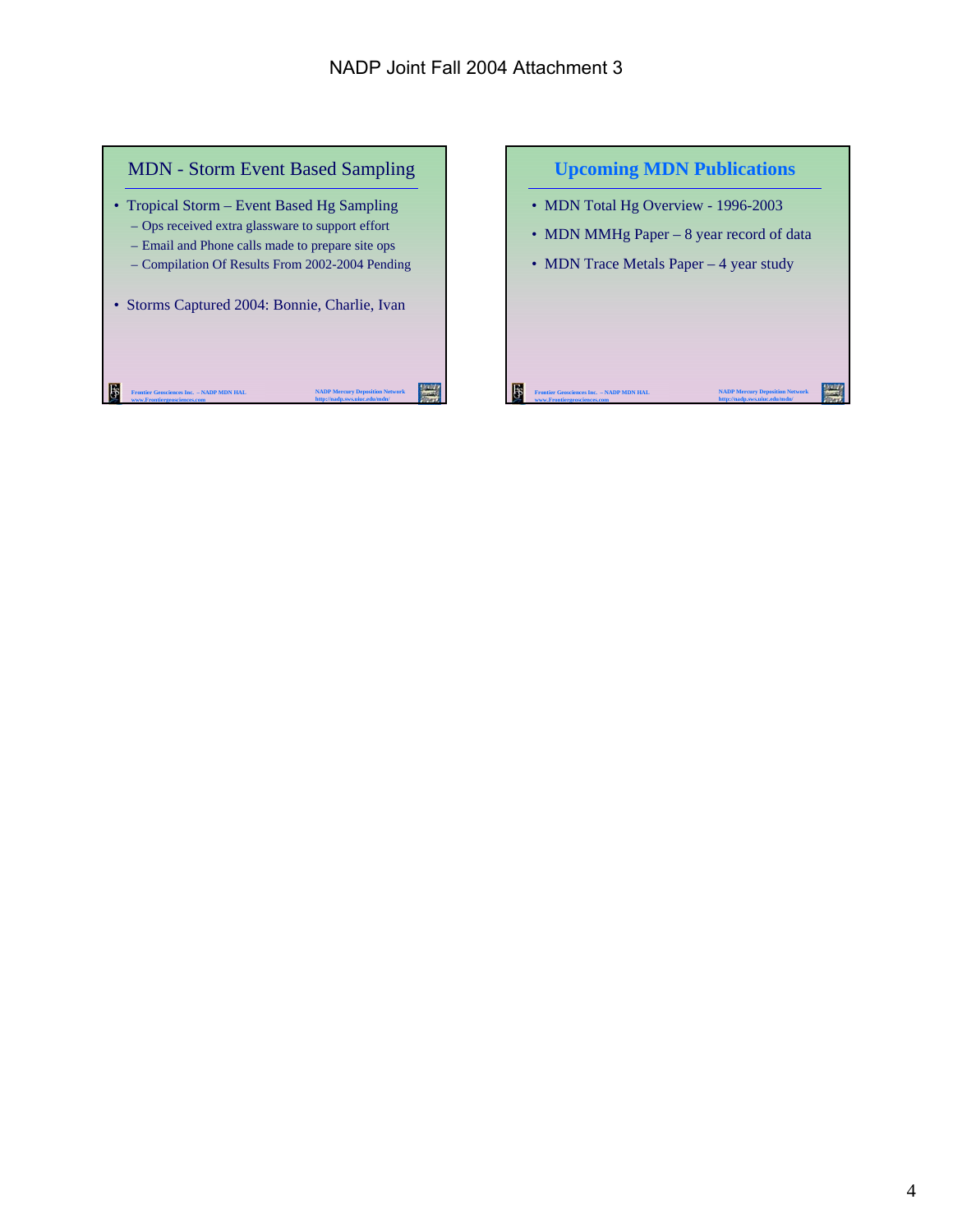### Issue: Precipitation Amount Differences at Co‐Located Sites

At its 26 March 2003 meeting, the Network Operations Subcommittee (NOS) resolved:

*"the Program Office report one reading for precipitation amounts for NTN and MDN co‐located sites when the same raingage is used for both networks."*





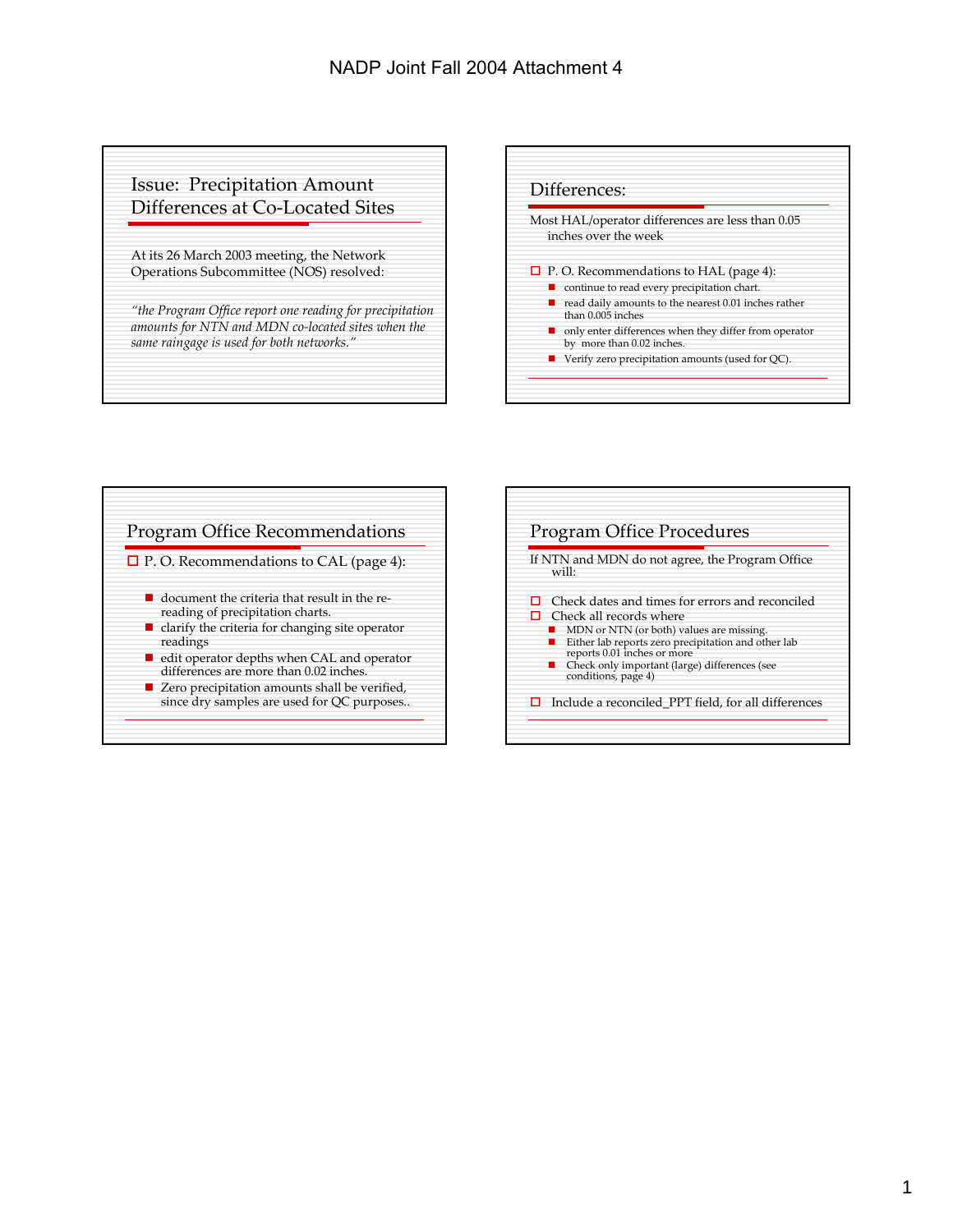# How far are NTN sites away

from towns?<br>
From towns?

The way I read the current siting criteria document, there is no rule for the placement of sites near urban, industrial, housing or otherwise developed areas, save the 500m and 100m road and parking lot type rules. Of course the 1m object within 5m height rule and the 45 degree "clear to sky" rule may also come into play..this means we'd require them to be 500' from a 500' stack.

Given that (with mixed success) the program has attempted to locate sites "a priori" in areas of mixed airsheds, this represents a MAJOR change in network philosophy. We'd essentially be changing from stated rule of 10km separation to a stated rule of 100m separation.

SO… what does the network look like?

Proximity numbers not available in current PO database.

CAL SITEINFO database used

# CAL QUESTIONAIRE

253 records

My guess is that the data or good to 10 or 15%.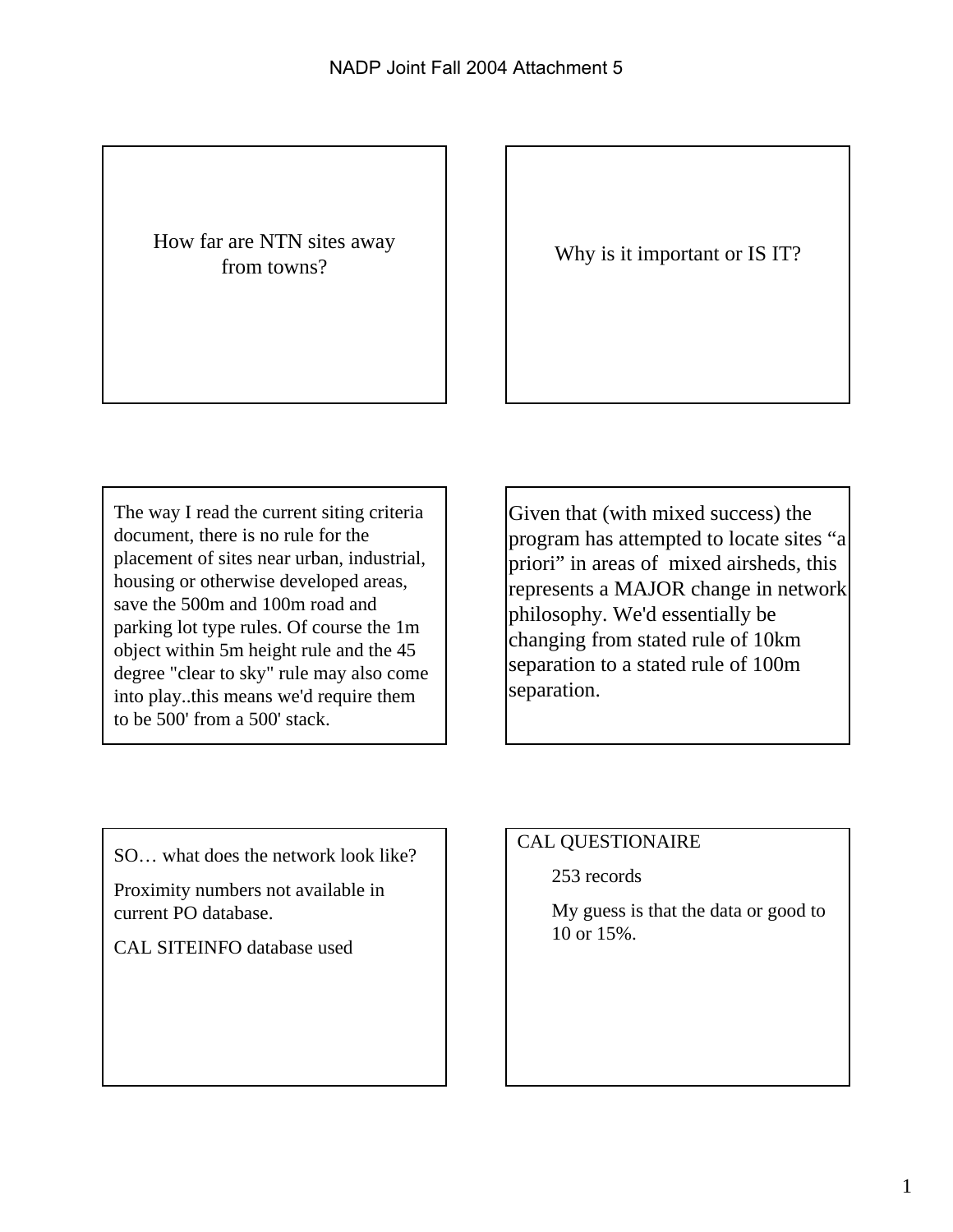| Nearest Town or Village to the NADP/NIN Site                                                                                                                                                                                                                                                                                                                                                                                         |  |  |                                                                                                                                                            |  |  |
|--------------------------------------------------------------------------------------------------------------------------------------------------------------------------------------------------------------------------------------------------------------------------------------------------------------------------------------------------------------------------------------------------------------------------------------|--|--|------------------------------------------------------------------------------------------------------------------------------------------------------------|--|--|
| Site ID                                                                                                                                                                                                                                                                                                                                                                                                                              |  |  |                                                                                                                                                            |  |  |
| Site Name:                                                                                                                                                                                                                                                                                                                                                                                                                           |  |  |                                                                                                                                                            |  |  |
| Operator Name:                                                                                                                                                                                                                                                                                                                                                                                                                       |  |  |                                                                                                                                                            |  |  |
| Please, complete the following form using a highway map. Remember that the direction needed is FROM the<br>rearest town TO the site, the site is the unknown.<br>1. Nearest town/village of 1000 or more population<br>------------------------------<br>2. Nearest town/village of any size that one can find on a road atlas or state highway map.<br>3. Direction FROM town/village (listed in#2) TO the sampler (N, NE, E, etc.) |  |  |                                                                                                                                                            |  |  |
|                                                                                                                                                                                                                                                                                                                                                                                                                                      |  |  |                                                                                                                                                            |  |  |
|                                                                                                                                                                                                                                                                                                                                                                                                                                      |  |  | Sketch of site including nearest town, sampler, any physical features (rivers, lakes, etc.) And any man-made<br>features (highways, railroads, structures, |  |  |
|                                                                                                                                                                                                                                                                                                                                                                                                                                      |  |  |                                                                                                                                                            |  |  |



The distribution of distances however shows quite a clustering below 10km and many long distance sites (see File 1 attached).



SO.... I trimmed everything out of the spreadsheet which was greater than 10kM.

Of the sites < 10kM from a town  $<$  1000 people (177!) the average distance was 4.4 km. (See File 2 attached.